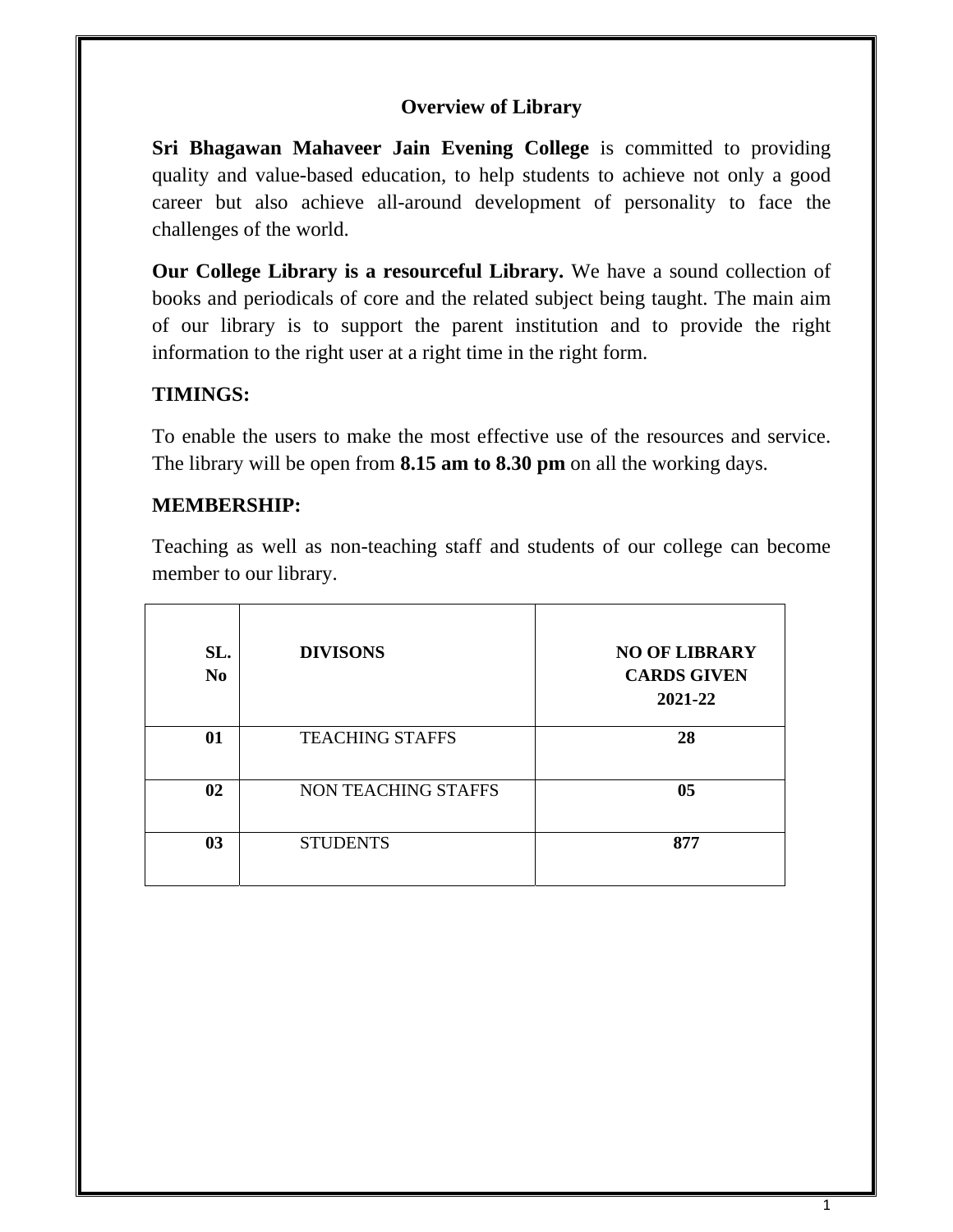#### **RULES & REGULATIONS:**

- Each library card enables the holder to borrow one book at a time.
- $\triangleright$  The Library card is not transferable.
- $\triangleright$  The user will be responsible for the book drawn on the library card.
- $\triangleright$  The condition of the book should be checked at the time of borrowing.
- $\triangleright$  Book will be issued for a period of 15 days.
- $\triangleright$  Book/s should be returned within the due date, otherwise overdue charges of Rs1-per day/book will be collected (for students)
- $\triangleright$  Loss or damage of book in any way should be replaced by the borrower. If book is out of print double the cost of the book should be paid by the borrower.
- $\triangleright$  Reference books must be referred inside the library.
- $\triangleright$  Reservation facility can be availed.
- $\triangleright$  Renewals can be made if the same is not reserved by any user.
- $\triangleright$  Librarian may recall at any time in case of urgency.
- $\triangleright$  In case of loss of Library card duplicate card will be issued on payment of Rs.25-each
- $\triangleright$  Books must be returned before examination.
- $\triangleright$  Silence must be maintained inside the library
- $\triangleright$  Token system in property counter should be maintained properly.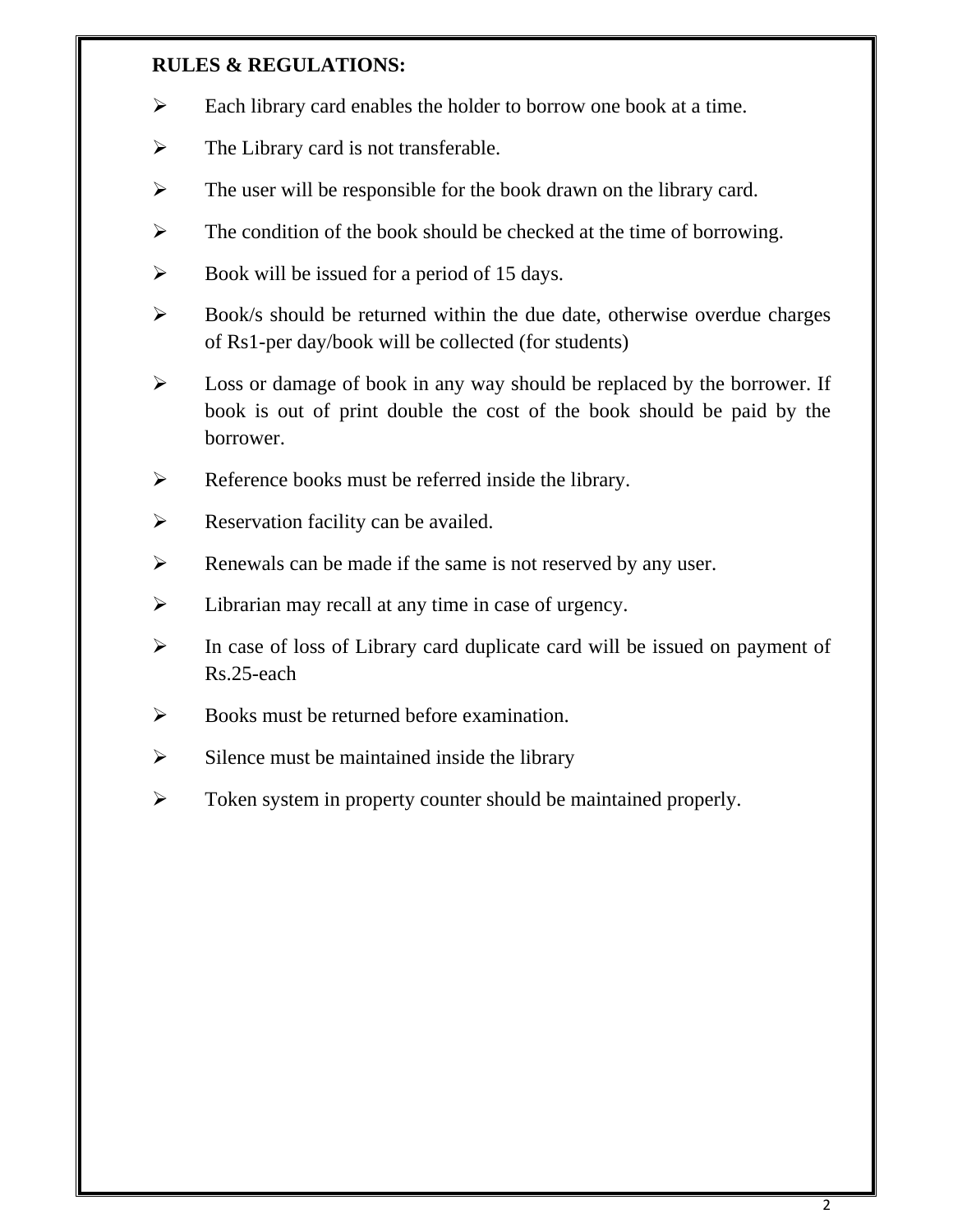#### **STAFF PROFILE**

To provide useful and timely library services we have professionally qualified and dedicated staff members:

**Librarian: Mr. Bheemaraddi Giraddi**

#### **Educational Qualification**

Master in Library and Information Science

#### **Library Attender :** Mr. Rajesh G

#### **Educational Qualification**

PUC from PU Board Bangalore

### **LIBRARY COMMITTEE**

A Library Committee is a body member of Comprising assigned for a particular job. The Library committee supervises and advises the librarian.

Our library committee includes the Principal, Librarian, and HODs of all the departments.

- $\triangleright$  The main functions of our library committee are top;
- o Employ competent and adequate staff
- o Suggest to Provide suitable library facilities
- o Lay down library rules regarding library services.
- o Make provision for sufficient Budget for library Purchases

The quarterly Library committee meeting is conducted. This helps the Library to improvise on the suggestions pertaining to facilities, services, utilizing of Budget, etc.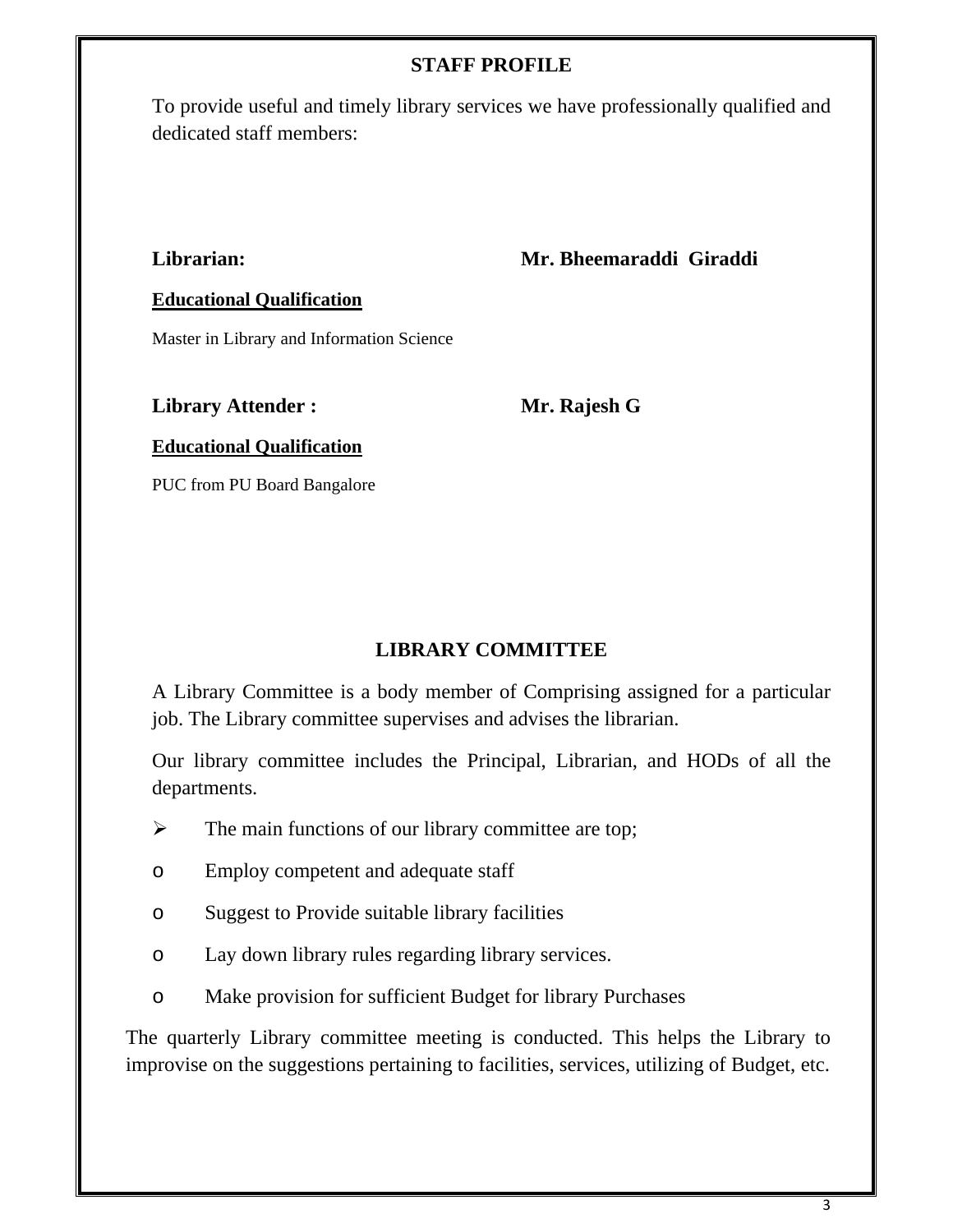# **LIBRARY COMMITTEE MEMBERS**

| 1. | Dr K M Mahesh         | Principal                             |
|----|-----------------------|---------------------------------------|
| 2. | Sanjay                | Professor, Department of English      |
| 3. | Dr Dinesh N           | Professor, Department of Commerce     |
| 4. | Manjunath B           | Professor, Department of Commerce     |
| 5. | Bindushree C K        | Ast Professor, Department of Commerce |
| 6. | Bheemaraddi G Giraddi | Librarian                             |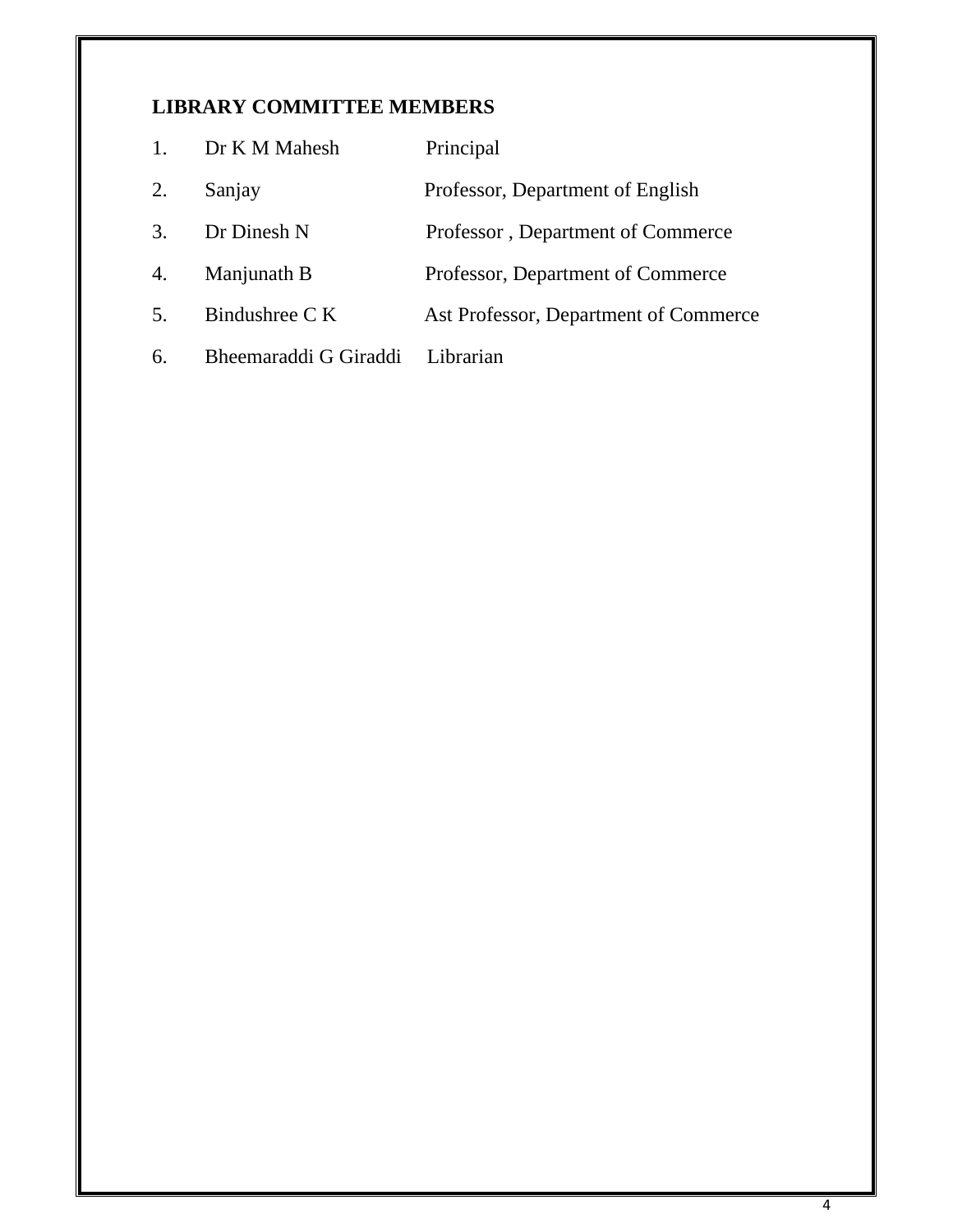### **LIBRARY COLLECTION**

**(Library Collection As on 10/02/ 2022)** 

| <b>TOTAL NO OF BOOKS</b>       |                | 5968 $(1730 \text{ w/o})$ |
|--------------------------------|----------------|---------------------------|
| <b>TOTAL NO OF PERIODICALS</b> |                | 60                        |
| <b>TOTAL NO OF NEWS PAPERS</b> | $\ddot{\cdot}$ | 13                        |

## **ARANGMENT OF COLLECTION**

| <b>BOOKS</b>    | : Commerce, Languages and Literatures                      |
|-----------------|------------------------------------------------------------|
| <b>JOURNALS</b> | : National $&$ International Journals                      |
| MAGAZINES       | : Subject wise within that alphabetically arranged by name |
|                 | <b>QUESTION BANKS</b> : Semester wise arranged             |

Rack guide & Shelf guides are provided for each rack & shelf to guide the users to locate the required document easily.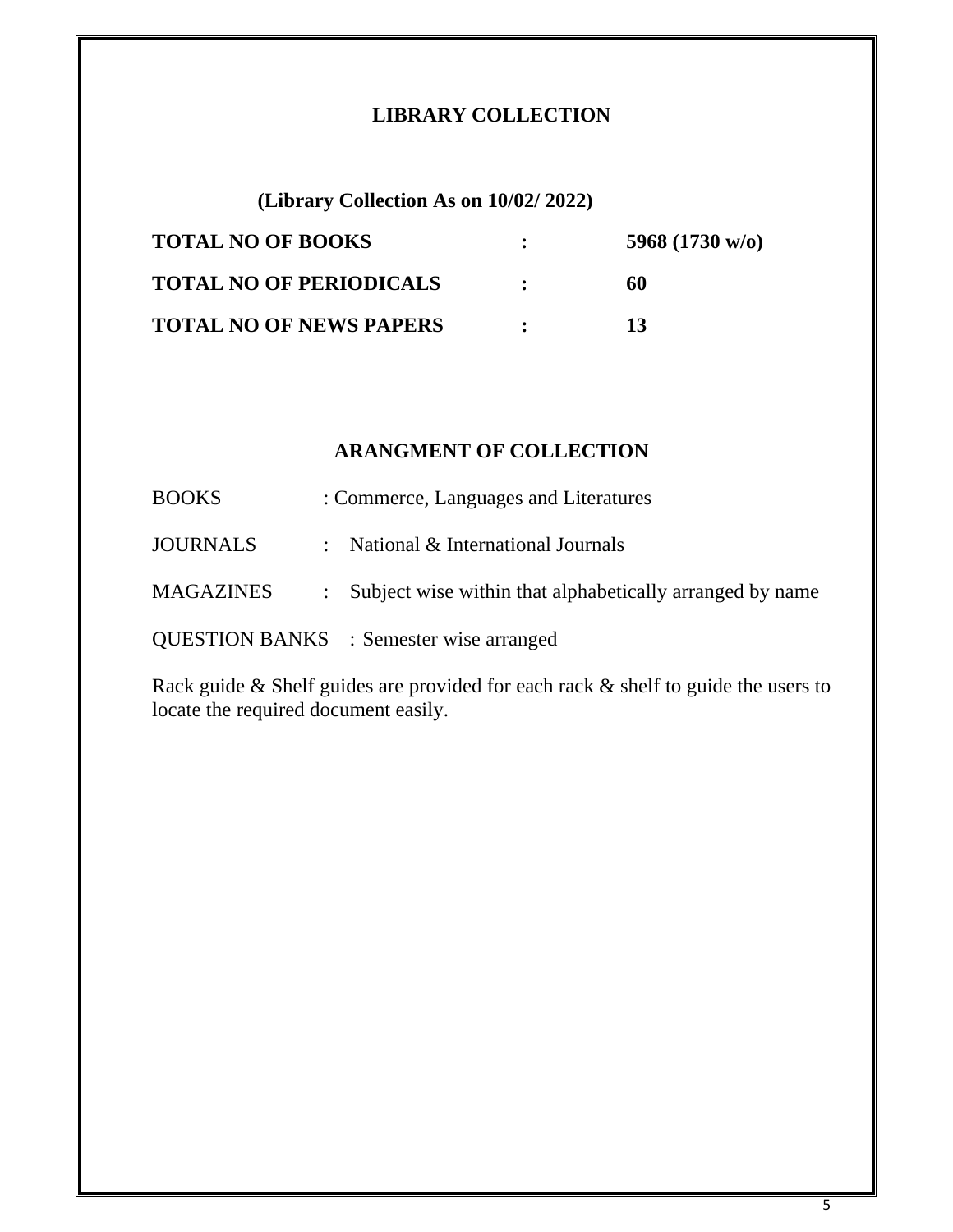## **SERVICES Issue, Return & Renewal of Books:**

Issue, return & renewal of books are the basic service of library. Books can be issued by producing their library card. Due date will be mentioned in the due date slip pasted on the page facing the back cover of the book. Books should be returned with in the due date; otherwise overdue charges of Re.1/-per day/book will be charged  $&$  receipt for overdue charges will be given immediately. Renewal **c**an be made if users want to continue with the same book

- o **Instruction for the use of library :**
- o **Assistance in the location of documents :**
- o **Reservation of Books:**
- o **Newspaper clipping services:**
- o **Reference service**
- o **Photocopy Service**
- o **Inter Library Loan facility (JGI Group) Service**
- o **Easy Lib Library Software.**
- o **Question Bank and Syllabus E-mail Service**
- o **SC ST Book Bank Service**
- o **SWAYAM**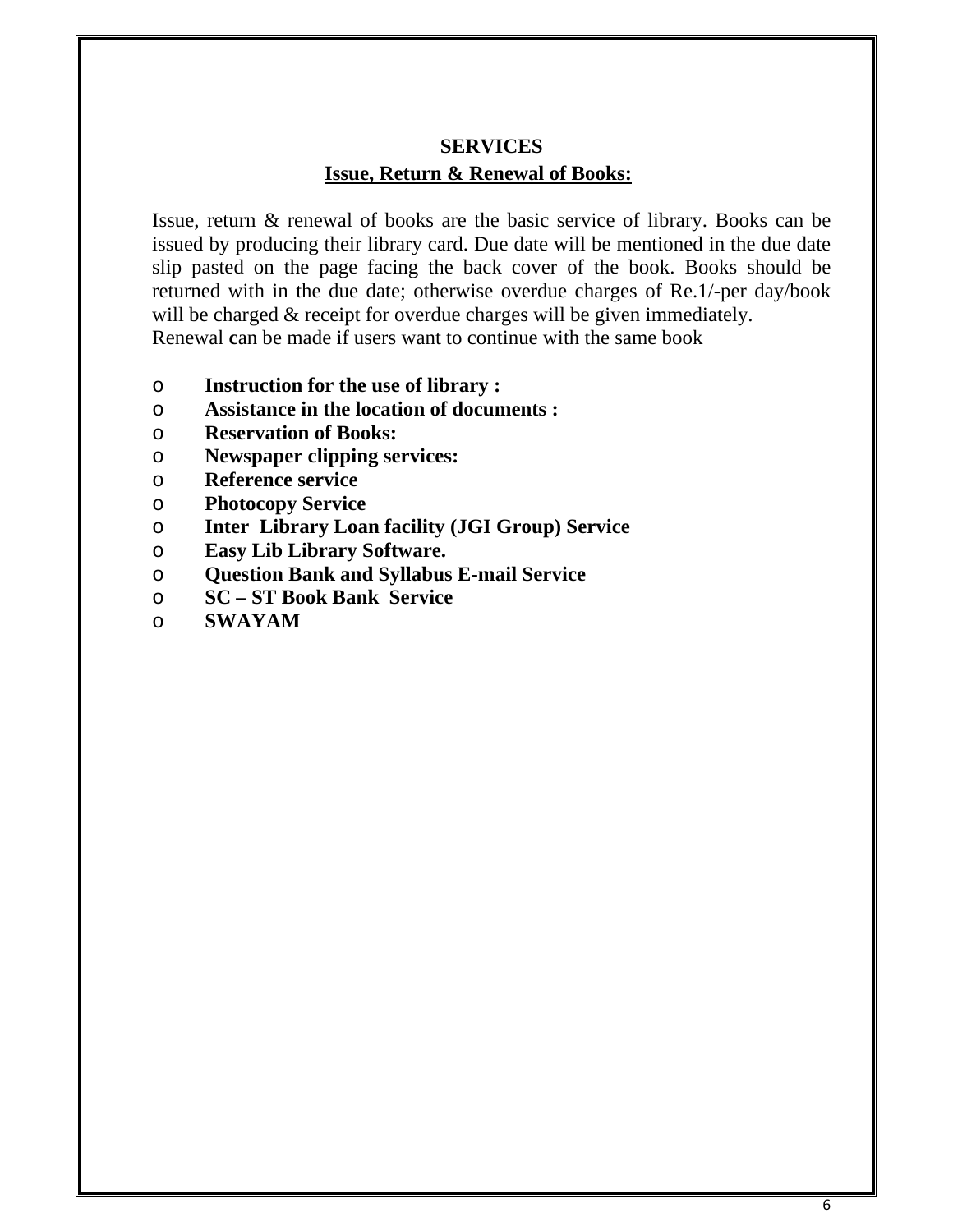# **List of Newspapers**

| Sl <sub>No</sub> | <b>Name of the Newspapers</b> |
|------------------|-------------------------------|
| 01               | The Hindu                     |
| 02               | <b>Times of India</b>         |
| 03               | Deccan Herald                 |
| 04               | <b>Indian Express</b>         |
| 0 <sub>5</sub>   | Business Standard             |
| 06               | <b>Business Line</b>          |
| 07               | Business Chronicle            |
| 08               | <b>Economic Times</b>         |
| 09               | Rajastan Patrika              |
| 10               | Vijaya Karnataka              |
| 11               | Samyuktha Karnataka           |
| 12               | Kannada Prabha                |
| 13               | Vijayavani                    |
| 14               | Udayavani                     |
| 15               | Prajavaani                    |
| 16               | Mint                          |
| 17               | <b>Bangalore Mirror</b>       |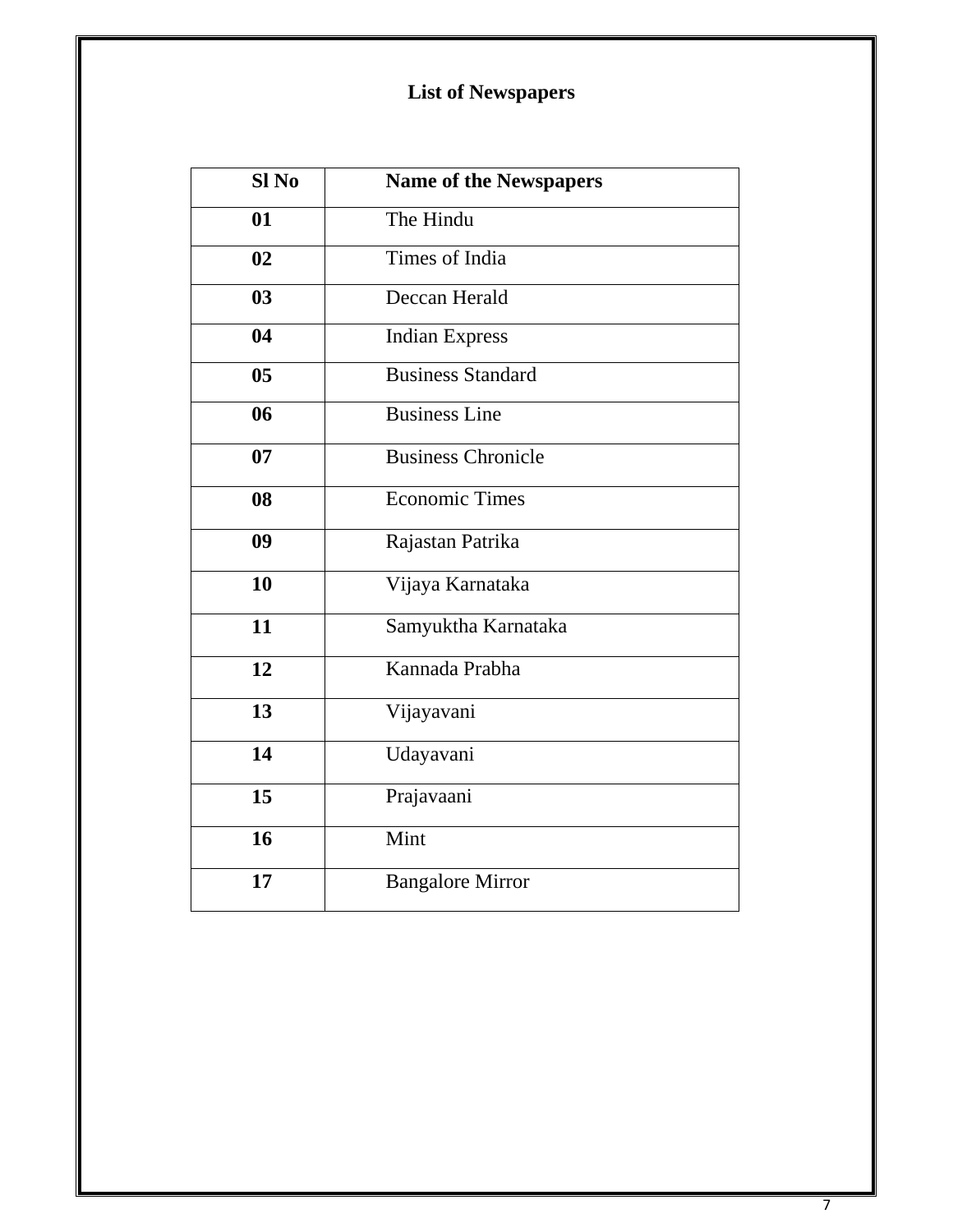**ers** 

# **List of Journals**

| <b>Name of the Journals</b>                            | <b>Frequency</b> | Form                |
|--------------------------------------------------------|------------------|---------------------|
| International Journal of<br>Financial Management       | Quarterly        | Print               |
| Journal of Commerce and<br><b>Accounting Research</b>  | Quarterly        | Print and<br>Online |
| International Journal of<br>Banking and Risk Insurance | biannual         | Print               |
| Indian Journal of Marketing                            | Monthly          | Print               |
| The Chartered Accountant<br>student                    | Monthly          | Print               |

# **List of Magazines**

| Sl No          | <b>Name of the Magazines</b> |
|----------------|------------------------------|
| 01             | India Today                  |
| 02             | The Week                     |
| 03             | Time                         |
| 04             | Mayura                       |
| 0 <sub>5</sub> | Thushara                     |
| 06             | General Knowledge Today      |
| 07             | <b>Sports Stas</b>           |
| 08             | Women's Era                  |
| 09             | Frontline                    |
| 10             | Auto Car                     |
| 11             | Reader's Digest              |